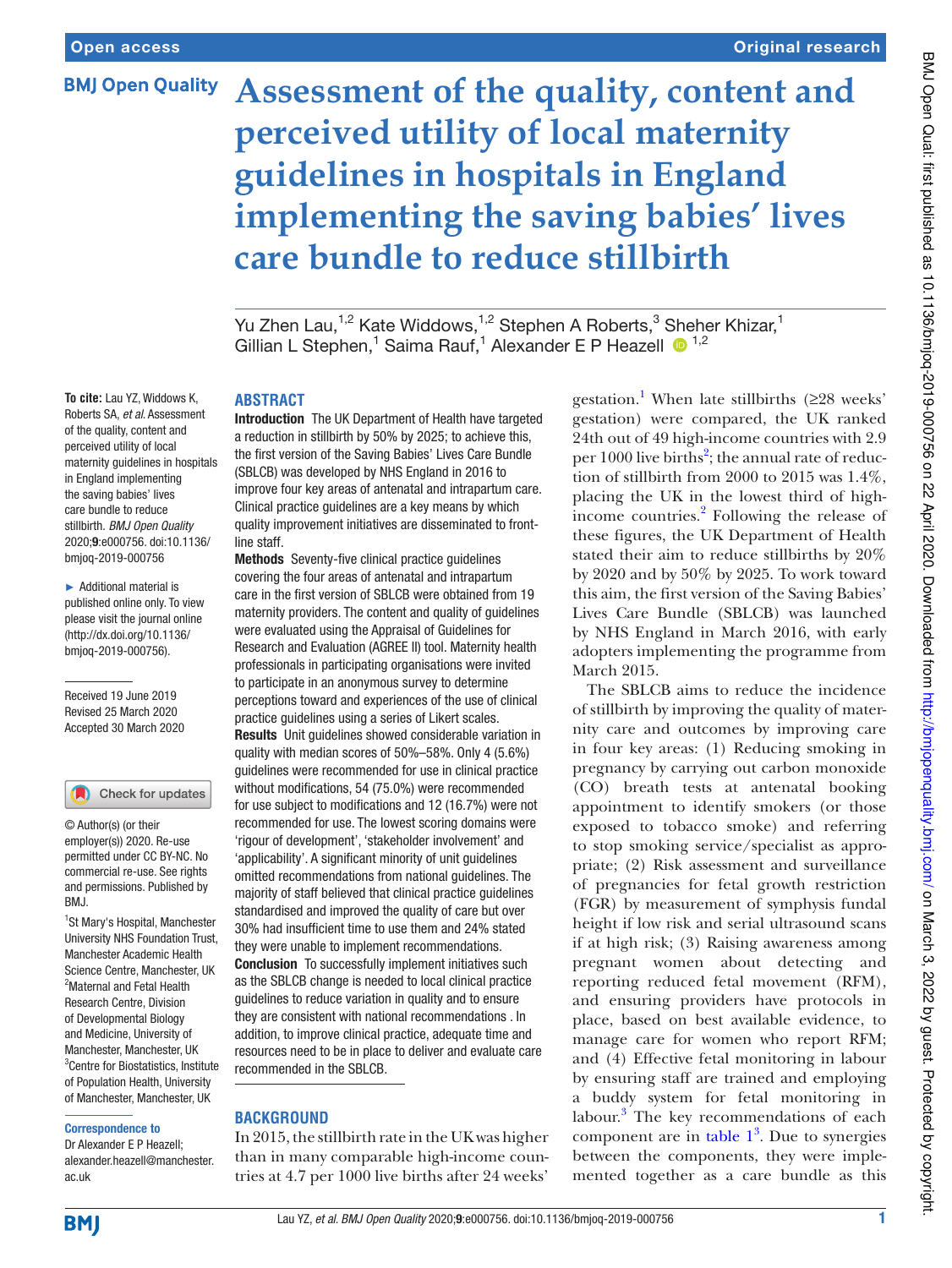<span id="page-1-0"></span>

|                             | Table 1 Agreement between unit guidelines and recommendations in the Saving Babies' Lives Care Bundle (SBLCB). |                                                                                                                                                                                                                                                                                                                     |         |                |                |  |  |  |  |  |  |
|-----------------------------|----------------------------------------------------------------------------------------------------------------|---------------------------------------------------------------------------------------------------------------------------------------------------------------------------------------------------------------------------------------------------------------------------------------------------------------------|---------|----------------|----------------|--|--|--|--|--|--|
| <b>SBLCB</b> recommendation |                                                                                                                |                                                                                                                                                                                                                                                                                                                     |         | <b>Partial</b> | <b>Omitted</b> |  |  |  |  |  |  |
| Element 1                   | 1.                                                                                                             | Carbon monoxide (CO) testing of all pregnant women at antenatal<br>booking appointment                                                                                                                                                                                                                              | 13 (76) | 0(0)           | 4(24)          |  |  |  |  |  |  |
|                             | 2                                                                                                              | Referral, as appropriate, to a stop-smoking service/specialist, based on<br>an opt-out system                                                                                                                                                                                                                       | 11 (65  | 0(0)           | 6(35)          |  |  |  |  |  |  |
|                             | 3                                                                                                              | Referral pathway to stop-smoking service includes feedback and follow-<br>up processes                                                                                                                                                                                                                              | 11 (65) | 0(0)           | 6(35)          |  |  |  |  |  |  |
| Element 2                   | $\overline{4}$                                                                                                 | Use supplied algorithm to aid decision-making on classification of risk,<br>and corresponding surveillance of all pregnancies (some providers may<br>wish instead to use the RCOG algorithm)                                                                                                                        | 10(55)  | 7(39)          | 1(6)           |  |  |  |  |  |  |
|                             | 5                                                                                                              | For women at high risk of fetal growth restriction, fetal growth to be<br>assessed using serial ultrasound scans as per algorithm                                                                                                                                                                                   | 0(0)    | 18 (100)       | 0(0)           |  |  |  |  |  |  |
|                             | 6                                                                                                              | Estimated fetal weight derived from ultrasound measurements recorded<br>on a chart                                                                                                                                                                                                                                  | 0(0)    | 17 (94)        | 1(6)           |  |  |  |  |  |  |
|                             | $\overline{7}$                                                                                                 | For low-risk women, fetal growth to be assessed using antenatal<br>symphysis fundal height charts by clinicians trained in their use. All staff<br>must be competent in measuring fundal height with a tape measure,<br>plotting measurements on charts, interpreting appropriately and referring<br>when indicated | 0(0)    | 16 (89)        | 2(11)          |  |  |  |  |  |  |
|                             | 8                                                                                                              | Ongoing audit, reporting and publishing (on local dashboard or similar) of<br>small-for-gestational age birth rate, antenatal detection rate, false positive<br>rate and false negative rate.                                                                                                                       | 0(0)    | 0(0)           | 18 (100)       |  |  |  |  |  |  |
| Element 3                   | 9                                                                                                              | Information and advice leaflet on reduced fetal movement (RFM), based<br>on current evidence, best practice and clinical guidelines, to be provided<br>to all pregnant women by, at the latest, the 24th week of pregnancy and<br>RFM discussed at every subsequent contact.                                        | 6(33)   | 0(0)           | 12(67)         |  |  |  |  |  |  |
|                             | 10                                                                                                             | Use provided checklist to manage care of pregnant women who report<br>reduced fetal movement, in line with RCOG Green-top Guideline 57                                                                                                                                                                              | 17 (94) | 0(0)           | 1(6)           |  |  |  |  |  |  |
| Element 4                   | 11                                                                                                             | All staff who care for women in labour to undertake and pass an annual<br>training and competency assessment on cardiotocograph (CTG)<br>interpretation and use of auscultation. No member of staff should care for<br>women in a birth setting without evidence of competence within the last<br>year.             | 0(0)    | 5(26)          | 14(74)         |  |  |  |  |  |  |
|                             | 12                                                                                                             | Buddy system in place for review of cardiotocograph (CTG) interpretation, 13 (68)<br>with protocol for escalation if concerns are raised. All staff to be trained in<br>review system and escalation protocol.                                                                                                      |         | 6(32)          | 0(0)           |  |  |  |  |  |  |

Percentage shown in parentheses.

can provide better targeted solutions and have a bigger impact in terms of effectiveness than when components are instigated separately, as demonstrated by the necro-tising enterocolitis care bundle.<sup>[4](#page-7-3)</sup> To achieve their aims, recommendations in care bundles need to be translated into alterations in local practice. Clinical guidelines are one means by which health professionals' practice can be modified and improvements in care promulgated.

# **clinical Practice guidelines**

The Institute of Medicine defines clinical practice guidelines as 'statements that include recommendations intended to optimise patient care that are informed by a systematic review of evidence and an assessment of the benefits and harms of alternative care options'.<sup>[5](#page-7-4)</sup> Evidence- based clinical practice guidelines can improve both the process and structure of care and can improve

outcomes, although a systematic review noted signif-icant variation in effect sizes of such improvements.<sup>[6](#page-7-5)</sup> Salient examples of improved outcomes in maternity care include implementation of guidelines for antenatal care,<sup>[7](#page-7-6)</sup> diagnosis of neonatal hypoglycaemia<sup>[8](#page-7-7)</sup> or sepsis.<sup>[9](#page-7-8)</sup> Conversely, reviews of perinatal deaths have identified that national clinical guidelines were not followed in a high proportion of cases. $10-12$  The role of clinical practice guidelines in maternity care is strongly supported by the UK Royal College of Obstetricians and Gynaecologists (RCOG) who emphasise that 'optimal standards of clinical care will be achieved only by following national guidelines and through the quality of staff training and clinical research.<sup>[13](#page-7-10)</sup> Importantly, clinical practice guidelines must be effectively implemented to lead to improvements in the quality of care; however, levels of implementation vary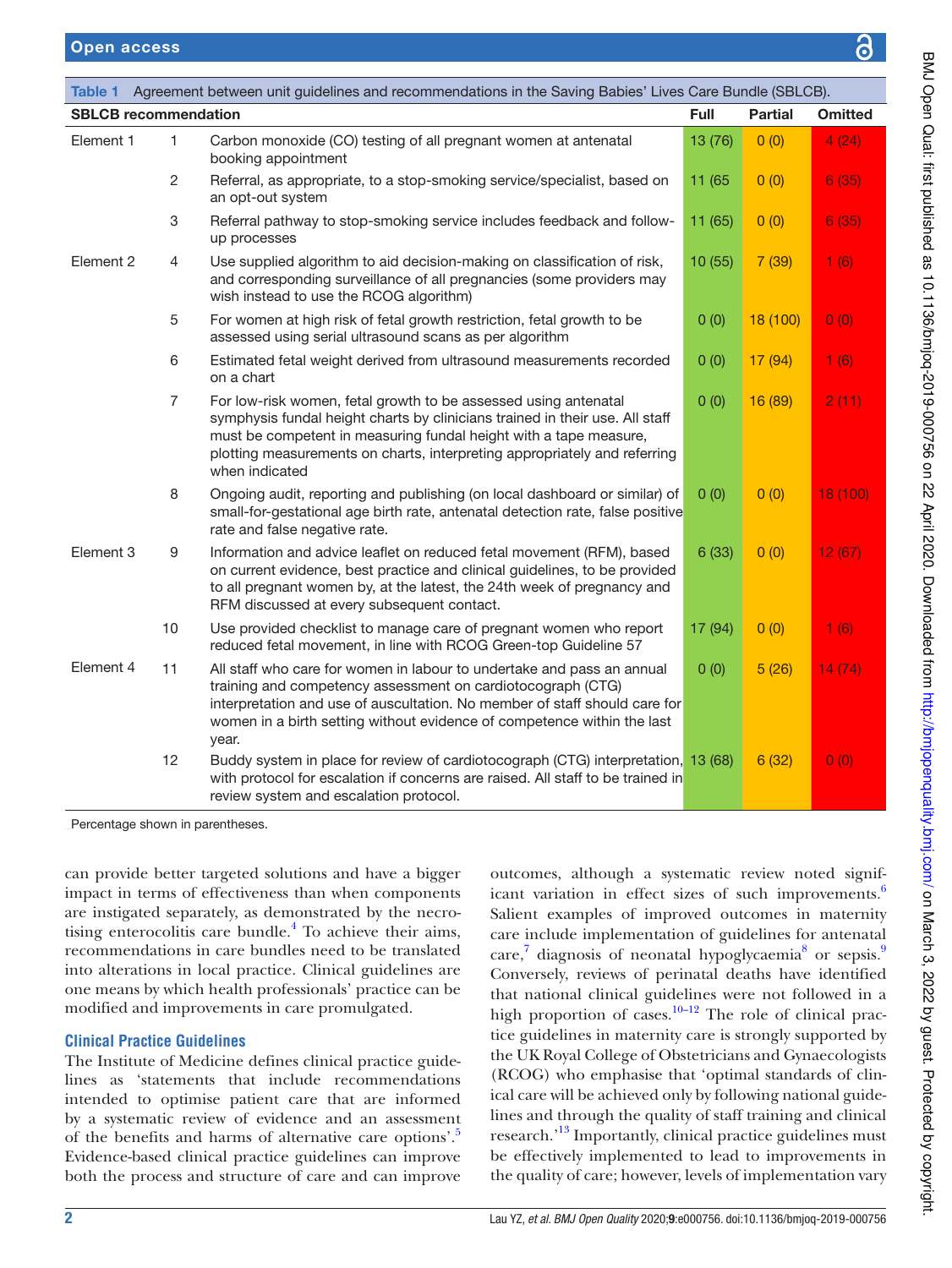considerably. Factors which increase the likelihood of clinicians adhering to guidance include: evidence-based nature of the recommendations, recommendations which are not controversial or in agreement with the clinicians' views, those with clear and specific recommendations and also that the practitioner has the time and resources to perform the recommended practice. $14-16$  However, several studies have demonstrated that guidelines in maternity care are often of low and variable quality in these domains.<sup>[17–20](#page-7-12)</sup> Consequently, variable implementation of clinical practice guidelines may underpin variations in clinical practice which would impair uptake of quality improvement initiatives such as SBLCB. This study was undertaken to describe the variation in content and quality of clinical practice guidelines relating to the SBLCB and to report staff views and experiences of using them. It was anticipated that this information would aid ongoing implementation of the SBLCB and other quality improvement initiatives in maternity care.

# **MeThods**

This study formed part of the Saving Babies' Lives Project Impact and Results Evaluation (SPiRE) study carried out in 19 NHS Hospital Trusts in England. $^{21}$  $^{21}$  $^{21}$  Maternity units encompassing early and late adopters of the SBLCB were identified in March 2015. Both secondary and tertiary maternity units were included. Ethical approval for the SPiRE study was obtained from Edgbaston Research Ethics Committee (17/WM/0197) and the Health Research Authority. The study was registered on [www. clinicaltrials.](www.clinicaltrials.gov) [gov](www.clinicaltrials.gov) (NCT03231007) and conducted between May 2016 and June 2018.

## **Patient and public involvement**

As this was an analysis of clinical practice guidelines, it was not appropriate to involve patients and the participants in this aspect of the SPiRE study.

## **Assessment of guideline quality using AGREE II**

Maternity guidelines in relation to each element of the SBLCB were requested from all 19 trusts between July 2017 and December 2017. Participating trusts were asked to submit their current clinical guidelines relating to the four components of the SBLCB: (1) Reducing smoking in pregnancy; (2) Risk assessment and surveillance of pregnancies for FGR; (3) Raising awareness among pregnant women about detecting and reporting reduced fetal movement (RFM) and (4) Effective fetal monitoring in labour. Guidelines that were under review at the time of request were excluded from the assessment. Guidelines that were currently in active use although the expiry date had passed were reviewed in the assessment.

Guidelines were reviewed and scored by two independent observers (from YZL, SK, GLS, SR, AEPH) using the AGREE II tool which has previously been employed to assess maternity guidelines.<sup>17-20</sup> The tool comprises 23 items categorised into six domains: Scope and Purpose, Stakeholder Involvement, Rigour of

Development, Clarity of Presentation, Applicability and Editorial Independence. A quality score between 1 and 7 was generated for each of the 23 items, with 7 being the highest possible quality, expressed as a percentage. In addition, each observer was asked to provide an overall score (from 1 to 7) for each guideline and whether they would recommend use of the guideline. The mean of the reviewer's scores for the different components were used for subsequent analysis. Item 4 (from Stakeholder Involvement domain 'The guideline development group includes individuals from all the relevant professional groups') and item 13 (from Rigour of Development domain 'The guideline has been externally reviewed by experts') were excluded from the assessment as they were not relevant to local guideline development; scores were modified accord-ingly to the AGREE II criteria.<sup>[22](#page-7-14)</sup> Where maternity units submitted more than one guideline for an element (eg, intrapartum monitoring), the highest score was recorded. It was anticipated from an earlier analysis that Domain 6 'Editorial Independence' would not be relevant to the NHS context, $20$  as this addresses personal financial interests of the authors, so a sensitivity analysis excluding this domain was conducted.

#### **assessment of guideline content related to sBLcB**

The recommendations in the unit guidelines were compared against 12 recommendations in the SBLCB (3 for element 1, 5 for element 2, 2 for element 3 and 2 for element 4, [table 1](#page-1-0)). For each SBLCB recommendation, a score of 2, 1 or 0 was assigned for fully, partially or not included in the unit guideline, respectively. For each element, a score was calculated by the sum of the score for each recommendation divided by the maximum possible score for each element, expressed as a percentage.

## **staff survey of views regarding clinical guidelines**

The methodology was described in the study protocol<sup>[21](#page-7-13)</sup>; briefly, all health professionals involved in delivering maternity care (midwives on antenatal ward, antenatal clinic, community-based staff, antenatal assessment unit and labour ward, sonographers, junior doctors and consultant obstetricians, Clinical Directors and Heads of Midwifery) were invited to participate in an online or paper survey if they had been employed in their current Trust prior to the launch of the care bundle initiative in April 2015. The survey addressed a variety of staff experiences of implementing the SBLCB and staff views about the unit culture and experiences of the use of clinical practice guidelines in their maternity unit. The responses regarding staff perception and experiences of using clinical practice guidelines were analysed and presented in this manuscript. Agreement with statements was assessed using a series of Likert scales ranging from Strongly Agree to Strongly Disagree. Surveys were carried out anonymously and were completed between July and December 2017.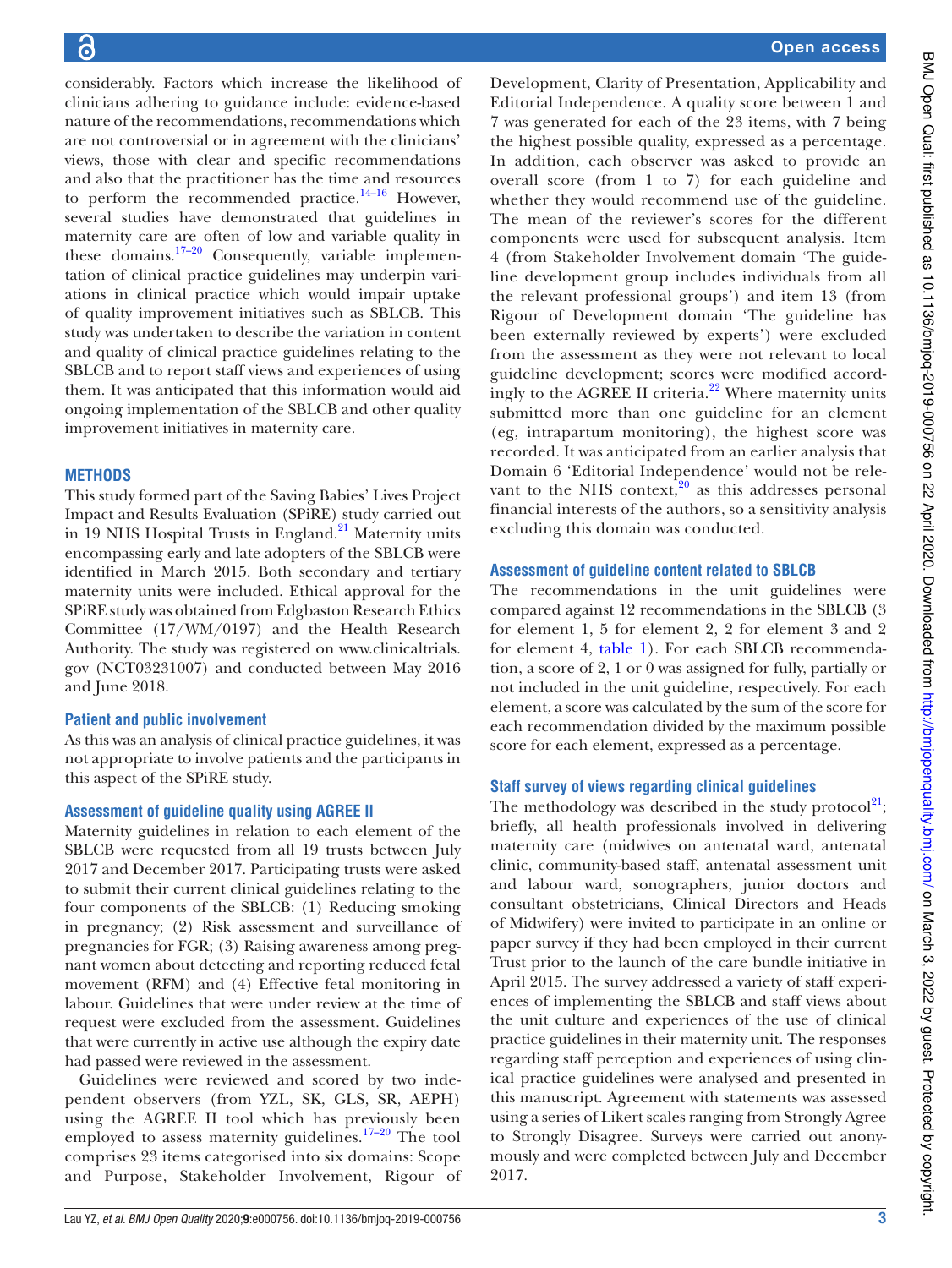

Figure 1 Flow chart demonstrating the number of clinical practice guidelines submitted for evaluation against the four elements of NHS England's Saving Babies' Lives Care Bundle. \*Where units submitted more than one guideline related to each element (eg, element 4), the most relevant guideline was used (eg, continuous electronic fetal monitoring) for analysis. FGR, fetal growth restriction.

## **analysis**

To assess inter-rater variability of AGREE II scores, Fleiss's kappa was calculated where there were three or more appraisers per guideline. Pearson's correlation coefficient was used to assess the relationship between the overall AGREE II score assigned by the assessor (1–7) and the total of the individual domain scores.

If completed on paper, survey data were transcribed on to the online template. Staff survey results were downloaded from the online questionnaire (Selectsurvey.net) and processed in R (www.R-project.org). Descriptive statistics were used to summarise participant responses using frequencies and percentages.

## **resuLTs**

# **response and characteristics of guidelines received**

A total of 75 clinical practice guidelines were received from 19 trusts [\(figure 1](#page-3-0)). Seventeen units (89%) submitted a guideline for smoking cessation, 18 units (95%) submitted guidelines for FGR and RFM and all participating trusts returned clinical guidelines for intrapartum fetal monitoring. The majority of guidelines for FGR, RFM and intrapartum monitoring focused solely on the topic of the guideline, and this was not true for guidelines for CO monitoring and smoking cessation in pregnancy which were often contained within a generic antenatal care guideline. Only 8 trusts had stand-alone guidance about smoking cessation in pregnancy and 1 trust had a guideline specifically for 'CO' testing in pregnancy. Two trusts submitted more than one guideline for each element (eg, general antenatal care and smoking cessation as well as intrapartum monitoring for low-risk and high-risk pregnancies). Consequently, 72 guidelines

<span id="page-3-0"></span>were included in the final analysis, 6 of which (8%) were out of date and 7 (10%) had no review date ([figure 1\)](#page-3-0).

# **Guideline quality scores using AGREE II**

There was significant variability in appraisers' scores ranging from k=0.04 to k=0.39. However, the total domain scores and the independently assigned overall score were well correlated (r=0.78) indicating a good relationship between the overall score and the sum of the individual domains. For each element, the overall scores for the unit guidelines showed considerable variation [\(figure 2A\)](#page-4-0), but the median overall scores for each element ranged from 50% (element 3) to 58% (element 1). There was no difference in the overall score between guidelines for different elements. Following review, only 4 (5.6%) guidelines were recommended for use in clinical practice without modifications and 54 (75.0%) were recommended for use subject to modifications usually making a clearer link with underpinning evidence and including an assessment of barriers/facilitators to implementation and audit standards [\(figure 2B](#page-4-0)). Twelve (16.7%) guidelines were not recommended for use in clinical practice for reasons such as recommended practice falling below national standards and significantly exceeding the expiry date which led to obsolete recommendations; six of these were for RFM.

Some individual domains scored higher than others [\(figure 2C\)](#page-4-0), 'Scope and Purpose' (domain 1) and 'Clarity of Presentation' (domain 4) received the highest scores for all four guideline categories with a median score of 80% or more. This was because the objective and target population of the guideline was frequently well described and guidelines were clearly presented. In contrast, 'Rigour of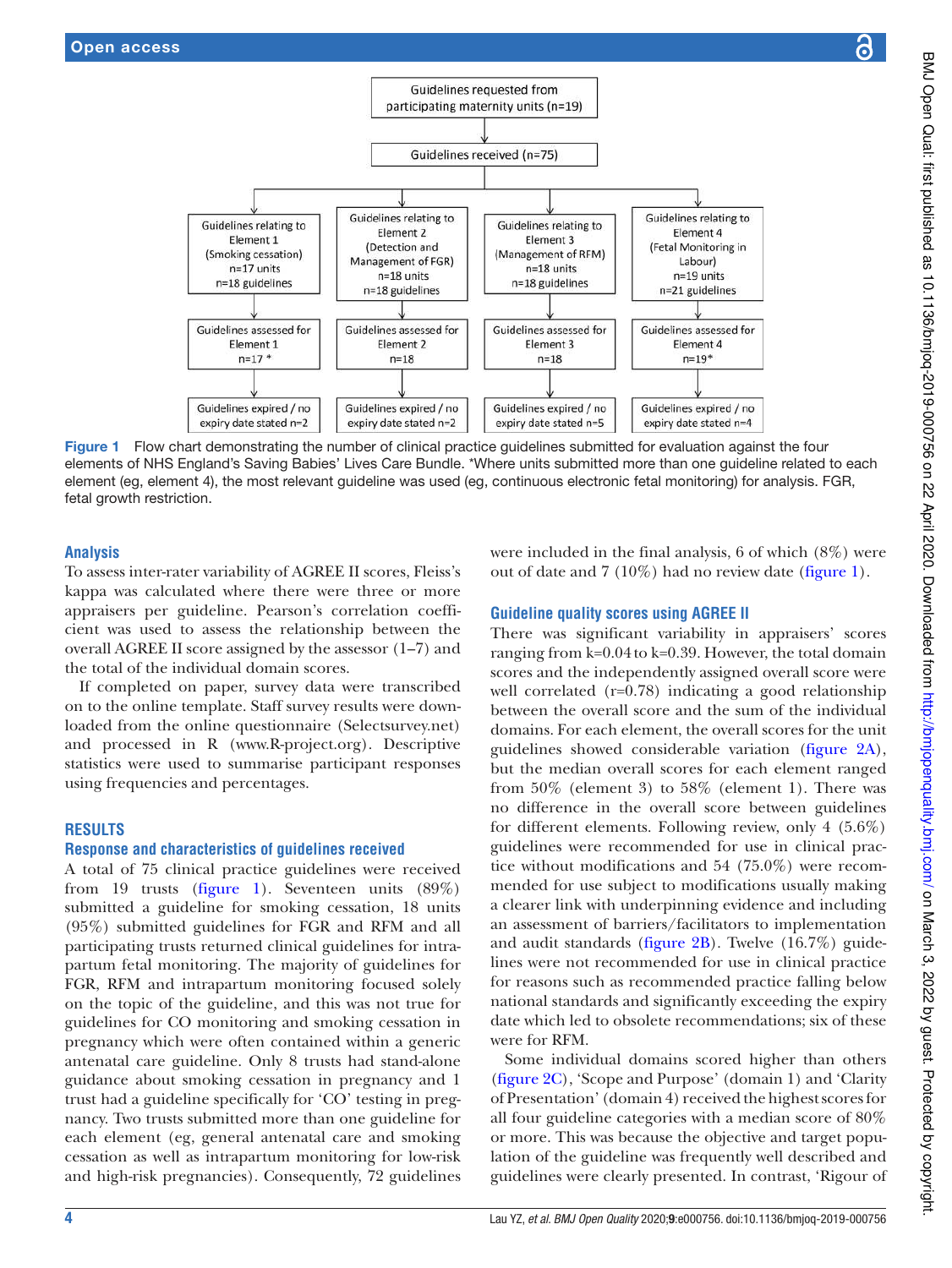

<span id="page-4-0"></span>**Component of SBLCB** 

ö

Figure 2 (A) Box and whisker plots showing scores of each element of the Saving Babies' Lives Care Bundle (SBLCB) line=median, box=IQR range, error bars=range. (B) The proportion of guidelines relating to each element which were deemed suitable for use in clinical practice, suitable for use following modifications or not suitable for use. (C) The median scores for each domain within the AGREE II assessment framework for each element (error bars denote IQR). Element 1—smoking cessation, element 2—detection and management of fetal growth restriction, element 3—management of reduced fetal movements, and element 4—fetal monitoring in labour.

development' was lower for all four elements categories, with most having a score of less than 50%. This was due to source references being frequently omitted making it difficult to link recommendations with the supporting evidence. Although most included a review date, the procedures for updating the guidelines were often not provided. Stakeholder involvement (domain 2) also scored low (48%) likely reflecting inadequate evidence of consultation with service users to obtain their views and preferences during guideline development. Applicability (domain 5) also had a low score (40%) with most units failing to identify barriers to implementation and resources required to implement the guideline recommendation(s). Editorial independence (domain 6) had the lowest score as few guidelines reported whether their authors had any conflict of interests. A sensitivity analysis excluding this domain made no impact to the findings (data not shown).

# **unit guideline recommendations and agreement to sBLcB**

The 12 recommendations from the SBLCB are shown alongside the number of guidelines that either fully or partially included each recommendation in [table 1.](#page-1-0) The

Lau YZ, et al. BMJ Open Quality 2020;9:e000756. doi:10.1136/bmjoq-2019-000756

first element was the most fully adopted within local guidelines, with the majority of guidelines containing all three SBLCB recommendations in element 1; CO testing of all pregnant women at antenatal booking was included in 76.4% of guidelines and referral to smoking cessation services with follow-up was included in 64.7% of guidelines. The second element (FGR) was rarely fully included in unit guidelines, but all contained a form of the SBLCB recommendations for the assessment of fetal growth using serial ultrasound scanning, estimated fetal weight derived from ultrasound measurements and measurement of symphysis fundal height. The risk-assessment algorithm for FGR was present in 5% of unit guidelines. Of particular concern was that none of the guidelines contained the SBLCB recommendation for ongoing audit and reporting for small-for-gestational age babies (which also relates to the low score for applicability in the AGREE II assessment). Recommendations for information giving for RFM (element 3) were less frequently present than the proposed management algorithm (33% vs 94%). Few guidelines for intrapartum fetal monitoring (32%) mentioned the need for annual training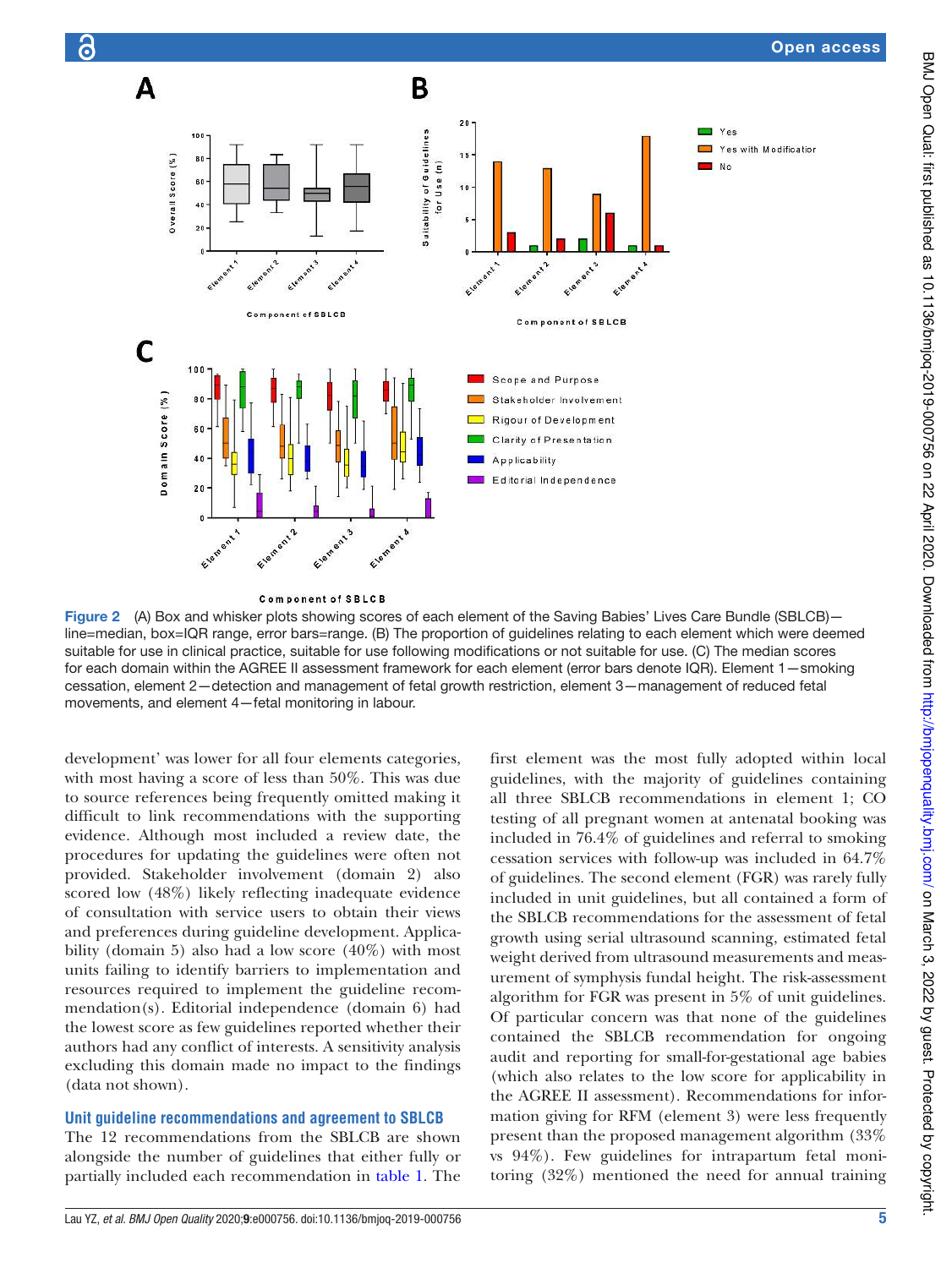<span id="page-5-0"></span>

| Staff opinions regarding the use of clinical guidelines in participating trusts<br>Table 2 |                            |            |                |                 |                               |                |  |  |  |  |
|--------------------------------------------------------------------------------------------|----------------------------|------------|----------------|-----------------|-------------------------------|----------------|--|--|--|--|
| Do you agree that                                                                          | <b>Completely</b><br>agree | Agree      | <b>Neutral</b> | <b>Disagree</b> | <b>Completely</b><br>disagree | Do not<br>know |  |  |  |  |
| Guidelines offer women higher quality care                                                 | 286 (26.9)                 | 571 (53.7) | 111(10.4)      | 19(1.8)         | 0(0)                          | 77 (7.2)       |  |  |  |  |
| Guidelines ensure that all women receive the<br>same level of basic care                   | 376 (35.3)                 | 540 (50.8) | 44(4.1)        | 21(2.0)         | 5(0.5)                        | 78 (7.3)       |  |  |  |  |
| A lack of time greatly impedes the use of<br>quidelines in my unit                         | 87(8.2)                    | 239(22.5)  | 169 (15.9)     | 366 (34.4)      | 93(8.7)                       | 110 (10.3)     |  |  |  |  |
| Poor readability of guidelines of greatly<br>impedes the use of guidelines in my unit      | 44(4.1)                    | 188 (17.7) | 186 (17.5)     | 427 (40.1)      | 117(11.0)                     | 102 (9.6)      |  |  |  |  |
| I am not able to carry out all<br>recommendations in the guidelines                        | 33(3.1)                    | 206 (19.4) | 197 (18.5)     | 438 (41.2)      | 87(8.2)                       | 103(9.7)       |  |  |  |  |
| It is easy for me to access the relevant<br>quideline when I need it                       | 241 (22.7)                 | 467 (43.9) | 109 (10.2)     | 133 (12.5)      | 31(2.9)                       | 83 (7.8)       |  |  |  |  |
|                                                                                            |                            |            |                |                 |                               |                |  |  |  |  |

Percentages of respondents shown in parentheses.

in cardiotocography (CTG) assessment and none fully included this recommendation, whereas a buddy system for CTG interpretation was included in all guidelines to some extent.

## **staff opinions on the use of clinical guidelines**

One thousand and sixty-four health professionals completed the survey across the 19 maternity providers (characteristics of participants are shown in [online](https://dx.doi.org/10.1136/bmjoq-2019-000756) [supplementary file 1\)](https://dx.doi.org/10.1136/bmjoq-2019-000756). The number of responses ranged from 17 to 126 per institution. The majority of responses (78.0%) were from midwives, although responses were received from all relevant professional groups; 69% of respondents were involved in delivery of antenatal care. The median duration in respondents' current role was 7 years with an IQR from 3 to 12 years. The majority of staff held positive views about guidelines, stating that guidelines were important for delivering high-quality consistent care to women ([table 2](#page-5-0)). However, over 30% of staff said they did not have time to use to guidelines and 24% said they were not able to implement their recommendations, which in some cases was due to a lack of equipment (eg, CO monitors). Generally most staff found their guidelines readable although 16% said they are not easily accessible although this varied from 6% to 39% between different trusts.

# **dIscussIon key findings**

This study of maternity guidelines from 19 NHS providers found that staff generally held positive views about clinical guidelines and most units had clinical guidance covering all components of the SBLCB. However, the available guidance was of variable quality and often did not contain central recommendations from the SBLCB. The variation in content and quality did not affect all aspects of clinical guidance: the 'scope and purpose' and 'accessibility' domains scored significantly higher than 'rigour of development' and 'applicability'. Most clinical guidance

relating to the SBLCB required some modification to be optimised for clinical use.

# **strengths and limitations**

This study was strengthened by the study of a large number of guidelines for different areas of maternity care provision covering aspects of both antenatal and intrapartum care covered by the SBLCB. It applied the AGREE II tool, a standardised approach for evaluating clinical guidance. The use of this objective tool was helpful although the level of agreement between assessors varied and some domains, particularly 'editorial independence' were arguably less relevant in a state-funded healthcare system. When the scores were adjusted for the removal of domains perceived to be less relevant this did not alter the results. The study also combined assessment of clinical guidance with data from a range of maternity healthcare professionals from the participating organisations.

It is possible that studying guidelines from maternity units which included early adopters of the SBLCB is not representative of all UK maternity units. If this potential bias altered the findings, it would have been likely to overestimate the quality of guidelines as early adopters may have more robust quality improvement and governance programmes.

# **context and implications**

The findings regarding the quality of clinical practice guidelines relating to the SBLCB are largely in agreement with earlier analyses of guidelines within maternity care which show wide variation in guideline quality and lower average scores for stakeholder involvement (15%–86%), rigour of development (15%–88%) and the lowest scores for applicability  $(0\%-61\%)$ .<sup>17</sup> <sup>18 20</sup> <sup>23</sup> Similar to our findings, other evaluations conducted within the UK National Health Service and Australia found editorial independence was not reported in guidelines; thus, assessment of this domain is viewed as not as informative in state-funded healthcare systems. $^{18\ 20\ 23}$  A review of WHO guidelines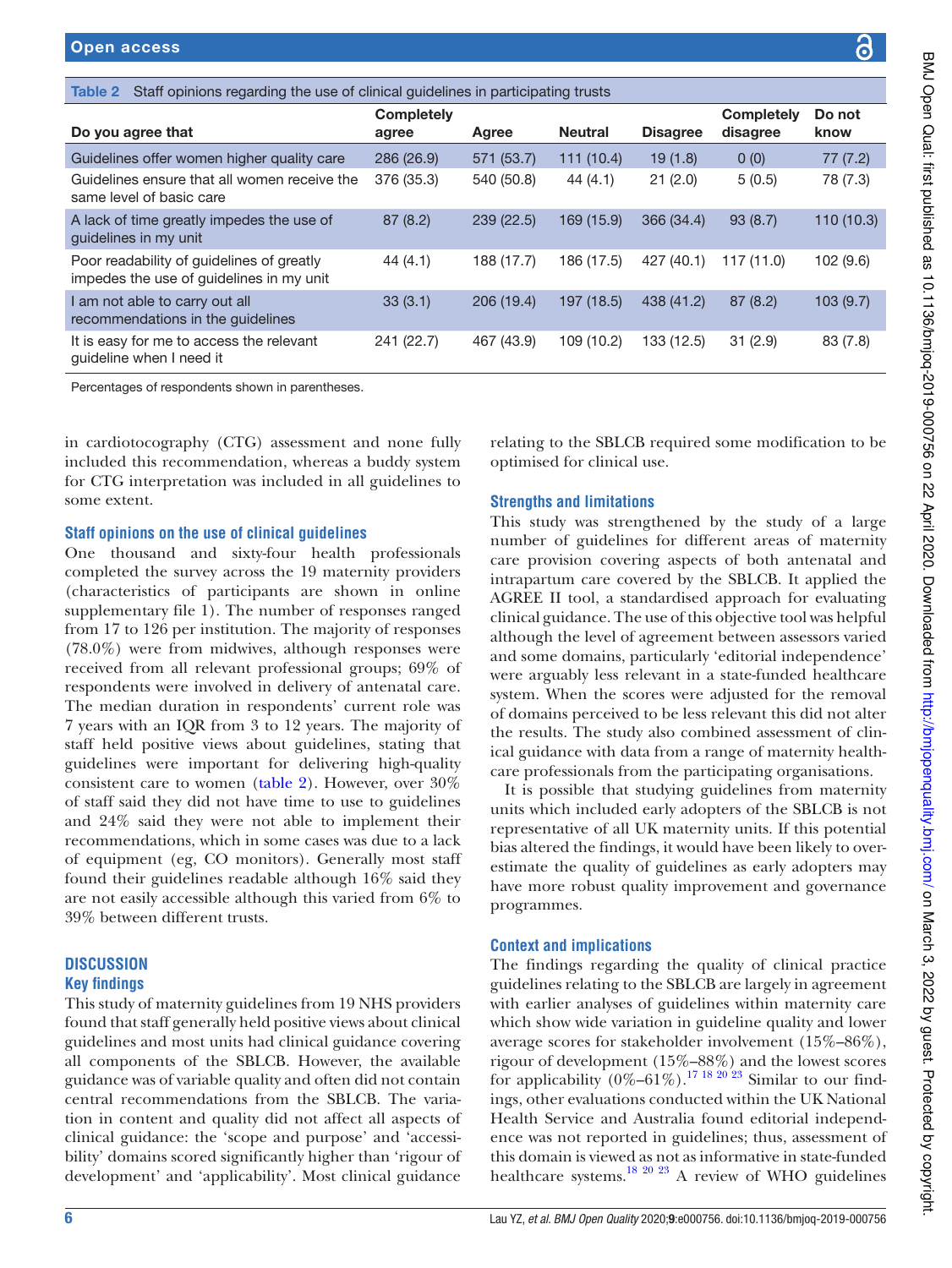found that newer guidelines scored more highly<sup>[17](#page-7-12)</sup>; we were only able to assess changes to clinical practice guidelines over time for one element of SBLCB. There has been improvement in guideline scores for RFM since 2013 with increasing average scores in scope and purpose (71% to 92%) and clarity of presentation (80% to 88%), but there was no improvement or deterioration in lower scoring domains such as stakeholder involvement (66% to 65%), rigour of development (64% to 47%) and applicability  $(38\% \text{ to } 39\%)$ .<sup>[20](#page-7-15)</sup> Efforts to implement the SBLCB should address these domains, particularly ensuring the national recommendations from the SBLCB are contained within the unit clinical practice guidelines and a link is made between the underpinning evidence and the recommendations.

The observed variation between practices recommended in local guidelines compared with national guidance may be because the latter is often not based on high-grade evidence. Analyses demonstrate that only 9%–12% of recommendations in guidelines from the RCOG and 33% of recommendations from the American College of Obstetricians and Gynecologists are based on Grade A evidence.<sup>[24 25](#page-7-17)</sup> Furthermore, a review of 1250 recommendations in 95 guidelines of the Society of Obstetricians and Gynaecologists of Canada found that 43% of recommendations had 'good' underpinning evidence, but only 57% of these were obtained from at least one randomised controlled trial.<sup>[26](#page-7-18)</sup> Thus, local guideline authors may draw different conclusions from those of the national guidance and consequently not reference the underpinning evidence which may account for the low scores within the 'Rigour of development' domain. To address this, local guidelines should clearly cite the evidence underpinning their recommendations. Furthermore, efforts to improve the quality of evidence informing maternity care must also continue.

While the majority of respondents held positive views about the role of clinical guidelines, this study identified system factors which may prevent effective implementation, including insufficient time to implement guidance, poor readability of guidelines, respondents unable to carry out all the recommendations in the guidance due to time and resources, and inaccessibility of guidelines. These challenges are not unique to the SBLCB, and similar barriers were identified in the implementation of national maternity guidance in Australia where approximately 15% of respondents had difficulty accessing guidelines and 12% were not able to perform the guideline recommendation due to a lack of training or confidence. $23$  Other studies evaluating the implementation of screening for gestational diabetes and implementation of smoking cessation guidelines both highlighted a lack of capacity and time, resource and funding as significant barriers to effective uptake of guidance.<sup>2728</sup> In our study, the comparatively low scores in the 'Applicability' domain were often due to lack of evidence that barriers and facilitators to implementation had been considered and/or that audit tools were

not in place to check guidance was being followed. Feedback from clinical audit is essential tool to document performance and deviations from recommended practice; a study from New Zealand significantly improved compliance with a clinical practice guideline for fetal fibronectin testing by audit and training needs identi-fied in the audit.<sup>[29](#page-8-0)</sup> This emphasises that from the outset unit guidelines should consider practical implications of how recommendations in the SBLCB can be implemented (eg, the number of CO monitors required and referral pathways for smoking cessation services for element 1), how barriers may be overcome (eg, training to have conversations about smoking cessation) and how practice can be evaluated and fed back to clinicians.

Finally, professionals' views about guidelines and experiences of using them may influence their uptake.<sup>[15](#page-7-21)</sup> Our finding that staff largely held positive views about clinical practice guidelines is in agreement with a qualitative study of 591 maternity healthcare professionals about safety in maternity services which suggested that local implementation of national guidelines is an effective way of working and new guidelines should be rapidly disseminated. $30$  When disseminating clinical guidelines, it should be recognised that practitioners occasionally hold negative views about them reducing individual practitioner's autonomy and being unsuited to the provision of individualised patient care.<sup>[15 23](#page-7-21)</sup> Mahran *et al* reviewed responses from 181 obstetricians at two UK maternity units and found that respondents from secondary care held more positive views about guidelines than those from a tertiary centre. As with our study, a significant proportion of staff were unable to follow clinical guidelines due to a lack of time and resource but this study also identified disagreement with the recommended practice as reason guidelines were not followed.<sup>[31](#page-8-2)</sup> This provides further evidence of the need to ensure guidelines are up to date, contain the best evidence available and that staff training should be included as an essential component of the dissemination of evidence-based guidelines. Senior staff and 'champions' (front-line staff with specific additional training) have important roles in promoting practice recommended by guidelines.<sup>[32](#page-8-3)</sup>

# **concLusIon**

Our findings and the findings of other studies indicate that change is needed to more effectively implement national clinical guidance in maternity care, such as that underpinning the SBLCB. In addition to improvements to the evidence base, the quality of clinical practice guidelines needs to be addressed, particularly that: (1) recommendations in local guidelines should reflect national standards and best available evidence, (2) staff and stakeholders should be involved in guideline development to ensure clarity and local applicability and (3) evaluation and audit of practice are set out in the clinical guidance. Staff value guidelines, but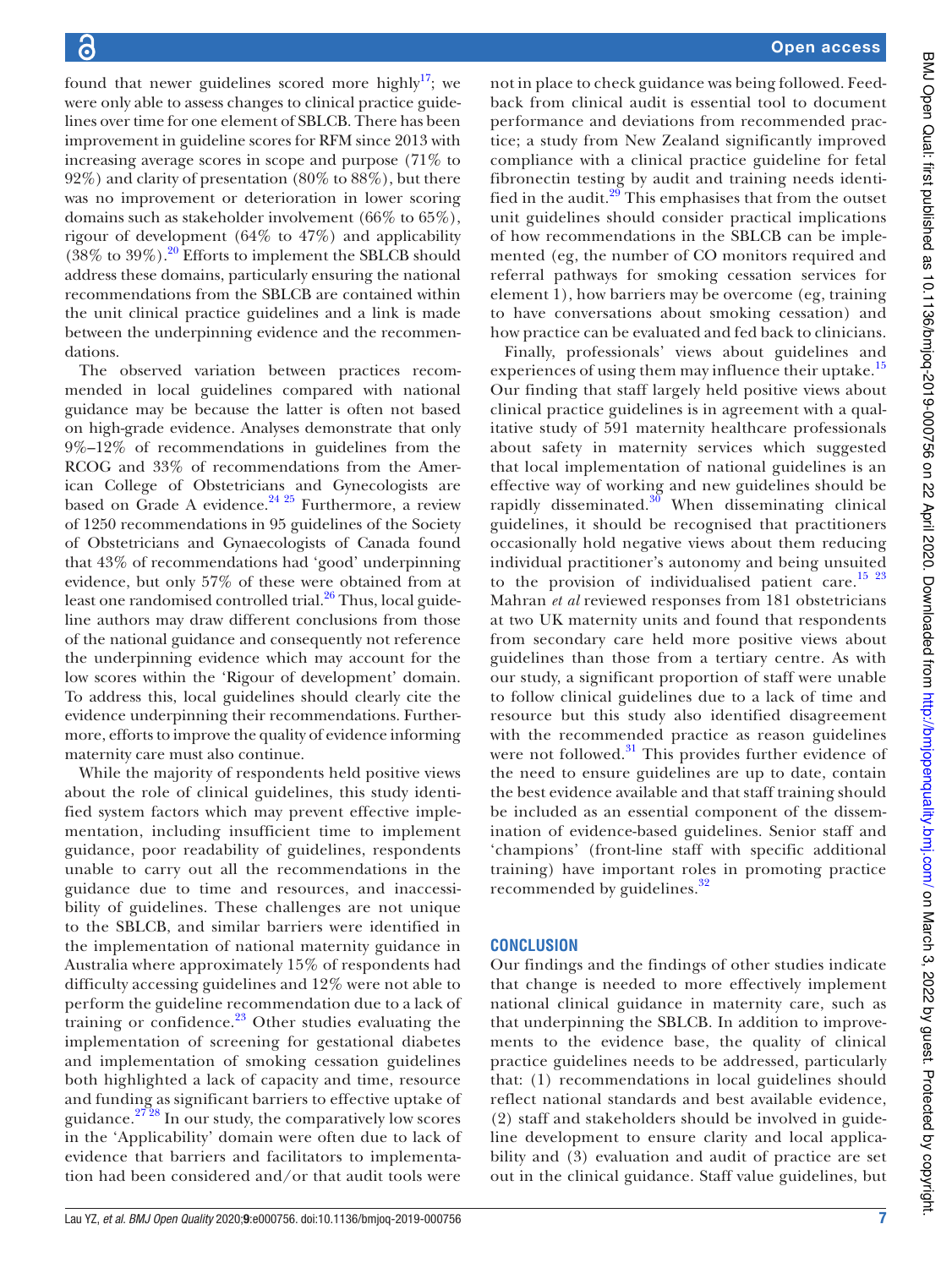appropriate levels of time and resource are required to ensure that recommended practice can be delivered effectively<sup>[28](#page-8-4)</sup>; these costs need to be considered when developing large-scale quality improvement initiatives. It is anticipated that using this approach to improve the quality of clinical practice guidelines and facilitate their implementation will increase the likelihood that recommended practice is implemented to deliver standardised and effective care.

Twitter Alexander E P Heazell [@MCR\\_SB\\_Research](https://twitter.com/MCR_SB_Research)

Acknowledgements The authors would like to acknowledge the assistance of Dr Elizabeth Camacho from the Manchester Centre for Health Economics, Division of Population Health, University of Manchester for her assistance with the design of the SPiRE study of which this analysis was embedded. We would like to thank the staff in the 19 Trusts who gave up their time to make this evaluation possible: Barnsley Hospital NHS Foundation Trust, Birmingham Women's NHS Foundation Trust, Countess of Chester Hospital NHS Foundation Trust, Doncaster and Bassetlaw Hospitals NHS Foundation Trust, Gateshead Health NHS Foundation Trust, Liverpool Women's NHS Foundation Trust, Manchester University NHS Foundation Trust, Norfolk and Norwich University Hospitals NHS Trust, North Cumbria University Hospitals NHS Trust, Oxford University Hospitals NHS Trust, Plymouth Hospital NHS Trust, Royal United Hospitals Bath NHS Foundation Trust, Sherwood Forest Hospitals NHS Foundation Trust, St Helens and Knowsley Teaching Hospitals NHS Trust, Taunton and Somerset NHS Foundation Trust, The Mid Yorkshire Hospitals NHS Trust, The Royal Devon & Exeter NHS Foundation Trust, University Hospitals of Morecambe Bay NHS Foundation Trust and the York Teaching Hospital NHS Foundation Trust.

Contributors KW, SAR and AEPH designed the SPiRE evaluation and obtained funding. YZL, SK, GLS, SR and AEPH reviewed the clinical guidelines. KW, SAR and AEPH conducted the data analysis. The manuscript was prepared by YZL, KW and AEPH and edited by all authors.

Funding The SPiRE project was funded by NHS England. AEPH is Director of the Maternal and Fetal Health Research Centre funded by Tommy's.

Disclaimer The funders had no role in the collection, data analysis, writing of or decision to present this manuscript.

Competing interests None declared.

Patient and public involvement Patients and/or the public were not involved in the design, conduct, reporting or dissemination plans of this research.

Patient consent for publication Not required.

Provenance and peer review Not commissioned; externally peer reviewed.

Data availability statement There is no ethical approval in place to share data from participating Trusts. Anonymised data from staff and patient questionnaires can be made available subject to appropriate confidentiality agreements between participating organisations. Investigators wishing to obtain data should contact the corresponding author AH.

Open access This is an open access article distributed in accordance with the Creative Commons Attribution Non Commercial (CC BY- NC 4.0) license, which permits others to distribute, remix, adapt, build upon this work non-commercially, and license their derivative works on different terms, provided the original work is properly cited, appropriate credit is given, any changes made indicated, and the use is non-commercial. See: http://creativecommons.org/licenses/by-nc/4.0/.

#### ORCID iD

Alexander E P Heazell http://orcid.org/0000-0002-4303-7845

## **REFERENCES**

- <span id="page-7-0"></span>Office of National Statistics. Births and deaths in England and Wales 2015. Fareham, Hampshire: Office of National Statistics, 2016.
- <span id="page-7-1"></span> 2 Flenady V, Wojcieszek AM, Middleton P, et al. Stillbirths: recall to action in high-income countries. [Lancet](http://dx.doi.org/10.1016/S0140-6736(15)01020-X) 2016;387:691-702.
- <span id="page-7-2"></span> 3 NHS England. Saving babies lives: a care bundle for reducing stillbirth. London: NHS England, 2016.
- <span id="page-7-3"></span> 4 Upton M, Radbone L, Birch J. The necrotising enterocolitis (NEC) care bundle. Cambridge: East of England Neonatal Network, 2013.
- <span id="page-7-4"></span>Institute of Medicine. Introduction. In: Graham R, Mancher M, Miller Wolman S, et al, eds. Clinical practice guidelines we can trust. Washington DC: The National Academies Press, 2011: 15–28.
- <span id="page-7-5"></span> 6 Lugtenberg M, Burgers JS, Westert GP. Effects of evidence- based clinical practice guidelines on quality of care: a systematic review. [Qual Saf Health Care](http://dx.doi.org/10.1136/qshc.2008.028043) 2009;18:385–92.
- <span id="page-7-6"></span>7 Amoakoh-Coleman M, Klipstein-Grobusch K, Agyepong IA, et al. Provider adherence to first antenatal care guidelines and risk of pregnancy complications in public sector facilities: a Ghanaian cohort study. [BMC Pregnancy Childbirth](http://dx.doi.org/10.1186/s12884-016-1167-6) 2016;16:369.
- <span id="page-7-7"></span>Alsweiler JM, Gomes L, Nagy T, et al. Adherence to neonatal hypoglycaemia guidelines: a retrospective cohort study. J Paediatr [Child Health](http://dx.doi.org/10.1111/jpc.14544) 2020;56:148–54.
- <span id="page-7-8"></span> 9 Davis JW, Odd D, Jary S, et al. The impact of a sepsis quality improvement project on neurodisability rates in very low birthweight infants. [Arch Dis Child Fetal Neonatal Ed](http://dx.doi.org/10.1136/archdischild-2015-309804) 2016;101:F562–4.
- <span id="page-7-9"></span>10 Draper ES, Kurinczuk JJ, Kenyon S, et al. MBRRACE-UK perinatal Confidential enquiry: term, singleton, normally formed, antepartum stillbirth. Leicester: The Infant Mortality and Morbidty Studies, Department of Health Sciences, University of Leicester, 2015.
- Draper ES, Kurinczuk JJ, Kenyon S, et al. MBRRACE-UK perinatal Confidential enquiry: term, singleton, intrapartum stillbirth and intrapartum-related neonatal death. Leicester: The Infant Mortality and Morbidty Studies, Department of Health Sciences, University of Leicester, 2017.
- 12 Bjellmo S, Hjelle S, Krebs L, et al. Adherence to guidelines and suboptimal practice in term breech delivery with perinatal death- a population-based case-control study in Norway. BMC Pregnancy [Childbirth](http://dx.doi.org/10.1186/s12884-019-2464-7) 2019;19:330.
- <span id="page-7-10"></span>13 Royal College Of Obstetricians and Gynaecologists. High Quality Women's Health Care: A Proposal for Change. 1. London: RCOG, 2011.
- <span id="page-7-11"></span>14 Grol R, Dalhuijsen J, Thomas S, et al. Attributes of clinical quidelines that influence use of guidelines in general practice: observational study. **[BMJ](http://dx.doi.org/10.1136/bmj.317.7162.858)** 1998;317:858-61.
- <span id="page-7-21"></span> 15 Cabana MD, Rand CS, Powe NR, et al. Why don't physicians follow clinical practice guidelines? A framework for improvement. [JAMA](http://dx.doi.org/10.1001/jama.282.15.1458) 1999;282:1458–65.
- 16 Toohill J, Sidebotham M, Gamble J, et al. Factors influencing midwives' use of an evidenced based normal birth guideline. [Women](http://dx.doi.org/10.1016/j.wombi.2017.03.008)  [Birth](http://dx.doi.org/10.1016/j.wombi.2017.03.008) 2017;30:415–23.
- <span id="page-7-12"></span>17 Polus S, Lerberg P, Vogel J, et al. Appraisal of who guidelines in maternal health using the agree II assessment tool. [PLoS One](http://dx.doi.org/10.1371/journal.pone.0038891) 2012;7:e38891.
- <span id="page-7-16"></span> 18 Rowe RE. Local guidelines for the transfer of women from midwifery unit to obstetric unit during labour in England: a systematic appraisal of their quality. [Qual Saf Health Care](http://dx.doi.org/10.1136/qshc.2008.030239) 2010;19:90–4.
- 19 Winther LP, Mitchell AU, Møller AM. Inconsistencies in clinical guidelines for obstetric anaesthesia for caesarean section: a comparison of the Danish, English, American, and German guidelines with regard to developmental quality and guideline content. Acta [Anaesthesiol Scand](http://dx.doi.org/10.1111/aas.12004) 2013;57:141-9.
- <span id="page-7-15"></span> 20 Jokhan S, Whitworth MK, Jones F, et al. Evaluation of the quality of guidelines for the management of reduced fetal movements in UK maternity units. [BMC Pregnancy Childbirth](http://dx.doi.org/10.1186/s12884-015-0484-5) 2015;15:54
- <span id="page-7-13"></span>Widdows K, Reid HE, Roberts SA, et al. Saving Babies' Lives Project Impact and Results Evaluation (SPiRE): a mixed methodology study. [BMC Pregnancy Childbirth](http://dx.doi.org/10.1186/s12884-018-1672-x) 2018;18:43.
- <span id="page-7-14"></span>22 Brouwers MC, Kho ME, Browman GP, et al. AGREE II: advancing Guideline development, reporting and evaluation in health care. [CMAJ](http://dx.doi.org/10.1503/cmaj.090449) 2010;182:E839–42.
- <span id="page-7-19"></span> 23 Trollope H, Leung JPY, Wise M, et al. An evaluation of the objective quality and perceived usefulness of maternity clinical practice guidelines at a tertiary maternity unit. [Aust N Z J Obstet Gynaecol](http://dx.doi.org/10.1111/ajo.12789) 2018;58:660–6.
- <span id="page-7-17"></span> 24 Coomarasamy A, Ola B, Gee H, et al. Quality of brief guidelines produced by professional bodies: a study of the 'green-top' guidelines by the UK Royal College of Obstetricians and Gynaecologists. [J Obstet Gynaecol](http://dx.doi.org/10.1080/0144361031000153675) 2003;23:479-83.
- 25 Wright JD, Pawar N, Gonzalez JSR, et al. Scientific evidence underlying the American College of Obstetricians and Gynecologists' practice bulletins. [Obstet Gynecol](http://dx.doi.org/10.1097/AOG.0b013e3182267f43) 2011;118:505-12.
- <span id="page-7-18"></span>26 Ghui R, Bansal JK, McLaughlin C, et al. An evaluation of the guidelines of the Society of Obstetricians and Gynaecologists of Canada. [J Obstet Gynaecol](http://dx.doi.org/10.3109/01443615.2015.1110121) 2016;36:658-62.
- <span id="page-7-20"></span>27 Bell R, Hayes L, Pasecinic N, et al. Implementation of national screening guidelines for gestational diabetes: a national survey of maternity units in England. [Diabetes Res Clin Pract](http://dx.doi.org/10.1016/j.diabres.2018.09.018) 2018;146:58-66.

ဥ